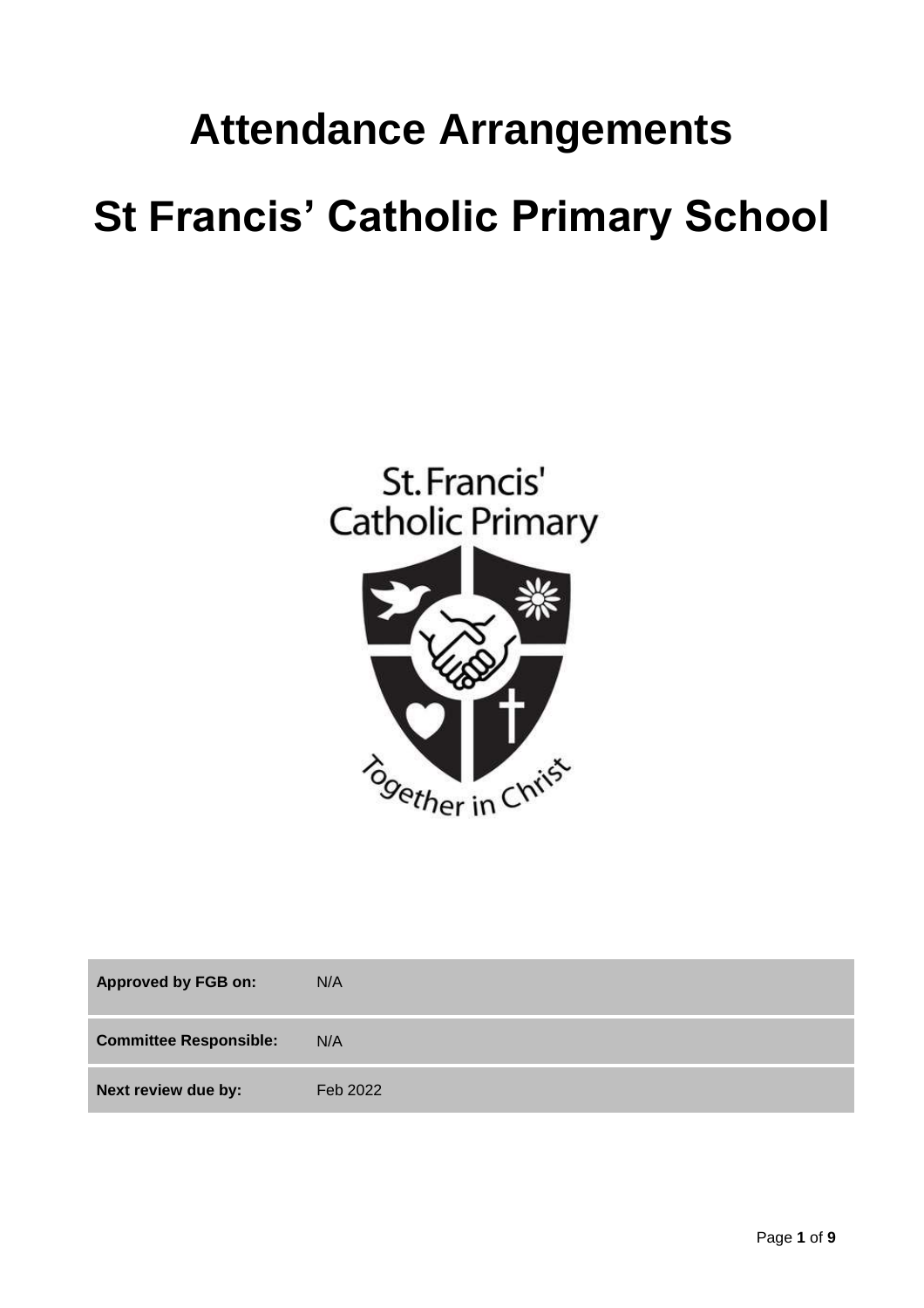## **Aims**

Our school aims to meet its obligations with regards to school attendance by:

- Promoting good attendance and reducing absence, including persistent absence
- Ensuring every pupil has access to full-time education to which they are entitled
- Acting early to address patterns of absence

We will also support parents to perform their legal duty to ensure their children of compulsory school age attend regularly, and will promote and support punctuality in attending lessons.

Our school aims to have an overall attendance of 97%.

### **Legislation and guidance**

This policy meets the requirements of the [school attendance guidance](https://www.gov.uk/government/publications/school-attendance) from the Department for Education (DfE), and refers to the DfE's statutory guidance on [school attendance parental](https://www.gov.uk/government/publications/parental-responsibility-measures-for-behaviour-and-attendance)  [responsibility measures.](https://www.gov.uk/government/publications/parental-responsibility-measures-for-behaviour-and-attendance)

This policy also refers to the DfE's guidance on the [school census,](https://www.gov.uk/government/publications/school-census-2017-to-2018-guide-for-schools-and-las) which explains the persistent absence threshold.

### **School procedures**

**Attendance register:** By law, all schools (except those where all pupils are boarders) are required to keep an attendance register, and all pupils must be placed on this register.

The attendance register will be taken at the start of the first session of each school day and once during the second session. It will mark whether every pupil is:

- Present
- Attending an approved off-site educational activity
- Absent
- Unable to attend due to exceptional circumstances

Any amendment to the attendance register will include:

- The original entry
- The amended entry

Pupils must arrive in school by 8.45am on each school day.

The register for the first session will be taken at 8.45am and will be kept open until 9am. The register for the second session will be taken at 1.15pm and will be kept open until 1.30pm.

**Unplanned absence:** Parents must notify the school on the first day of an unplanned absence – for example, if their child is unable to attend due to ill health – by 9.00am or as soon as practically possible.

#### *Please see appendix 1 procedures for children missing in education*

Absence due to illness will be authorised unless the school has a genuine concern about the authenticity of the illness.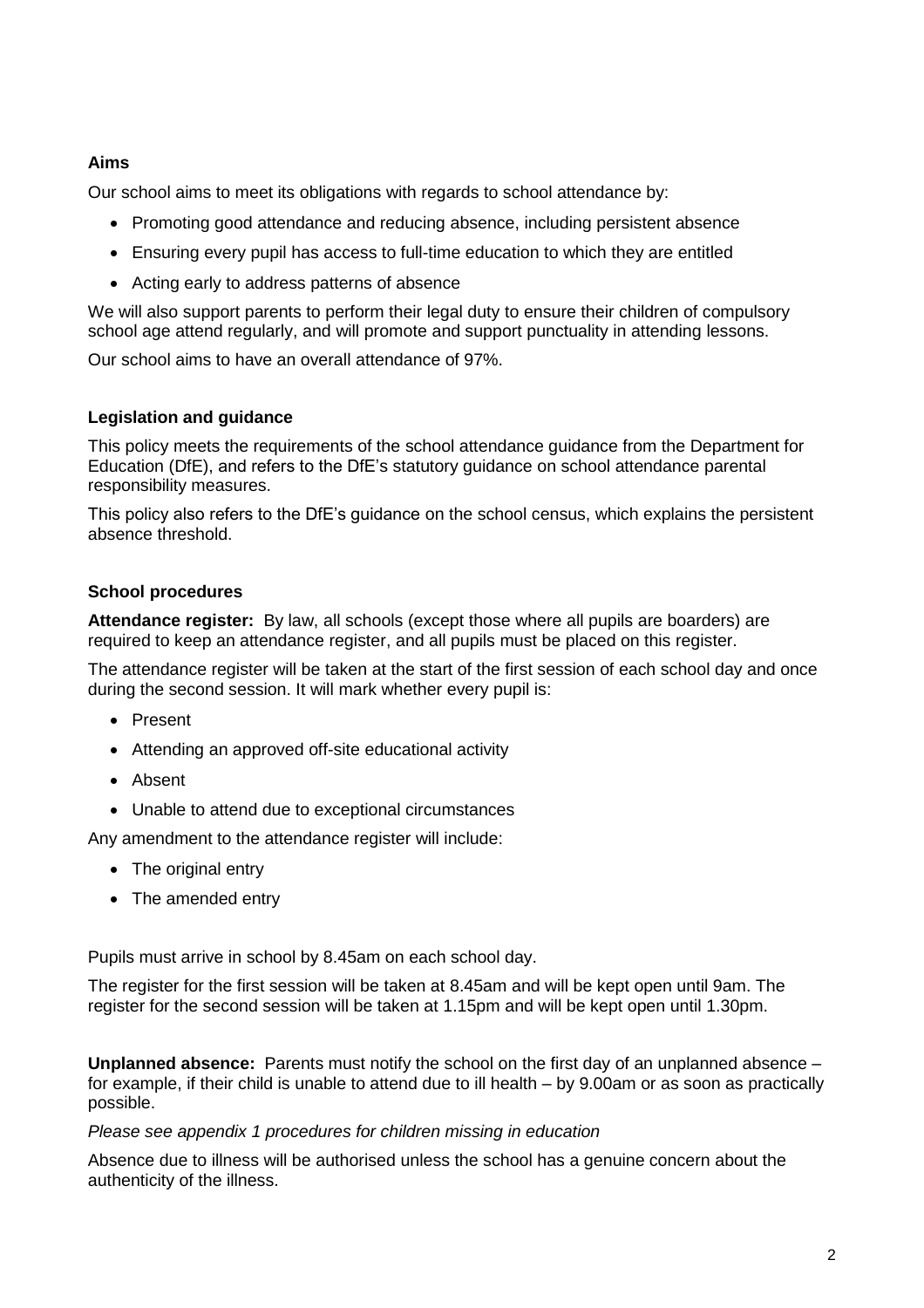If the authenticity of the illness is in doubt, the school may ask parents to provide medical evidence, such as a doctor's note, prescription, appointment card or other appropriate form of evidence. We will not ask for medical evidence unnecessarily.

If the school is not satisfied about the authenticity of the illness, the absence will be recorded as unauthorised and parents will be notified of this in advance.

**Medical or dental appointments:** Missing registration for a medical or dental appointment is counted as an authorised absence; advance notice is required for authorising these absences.

However, we encourage parents to make medical and dental appointments out of school hours where possible. Where this is not possible, the pupil should be out of school for the minimum amount of time necessary.

Applications for other types of absence in term time must also be made in advance.

**Lateness and punctuality:** A pupil who arrives late but before the register has closed will be marked as late, using the appropriate code. A pupil who arrives after the register has closed will be marked as absent, using the appropriate code.

In accordance with our general policy of communicating with parents at the earliest opportunity, we always informally seek to understand reasons for punctuality issues as soon as possible, in order to minimalise habit-forming and persistent problems.

**Reporting to parents:** Attendance figures are included in the annual written report and on all requests for leave during school term time.

**Granting approval for term-time absence:** Headteachers may not grant any leave of absence to pupils during term time unless they consider there to be 'exceptional circumstances'. St Francis' School follows the North Somerset guidelines for authorized and unauthorized absences.

**Legal sanctions:** By law, parents can be fined for unauthorized absences.

Data: Pupil-level absence data is collected each term and published at national and local authority level through the DfE's school absence national statistics releases. The underlying school-level absence data is published alongside the national statistics. We compare our attendance data to the national average, and share this with governors.

#### **Roles and responsibilities**

**The governing board:** The governing board is responsible for monitoring attendance figures for the whole school on at least a termly basis. It also holds the headteacher to account for the implementation of this policy.

**The headteacher:** The headteacher is responsible for ensuring this policy is implemented consistently across the school, and for monitoring school-level absence data and reporting it to governors. The headteacher also supports other staff in monitoring the attendance of individual pupils.

**Class teachers:** Class teachers are responsible for recording attendance on a daily basis, using the correct codes, and submitting this information to the school office.

**Office staff:** Office staff are expected to take calls from parents about absence and record it on the school system. They are also expected to alert the head or deputy / senior leaders of any unexplained or questionable absences or patterns of absences.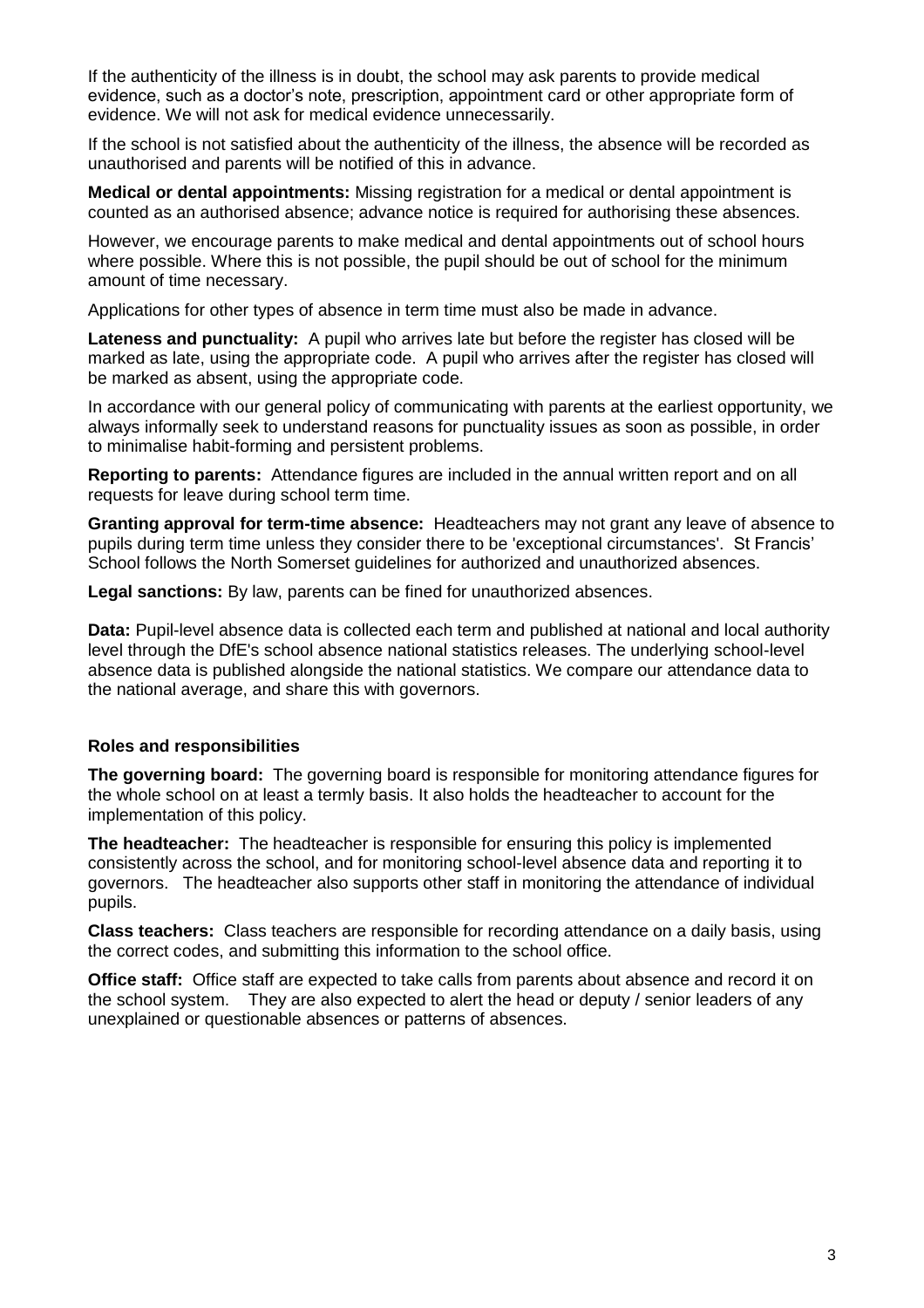## **Appendix 1: attendance codes**

| The fullowing coues are taken from the DIL's guidance on scribbilate had loe. |                               |                                                                                    |
|-------------------------------------------------------------------------------|-------------------------------|------------------------------------------------------------------------------------|
| Code                                                                          | <b>Definition</b>             | <b>Scenario</b>                                                                    |
| $\prime$                                                                      | Present (am)                  | Pupil is present at morning registration                                           |
| ١                                                                             | Present (pm)                  | Pupil is present at afternoon registration                                         |
| L                                                                             | Late arrival                  | Pupil arrives late before register has closed                                      |
| В                                                                             | Off-site educational activity | Pupil is at a supervised off-site educational<br>activity approved by the school   |
| D                                                                             | Dual registered               | Pupil is attending a session at another<br>setting where they are also registered  |
| J                                                                             | Interview                     | Pupil has an interview with a prospective<br>employer/educational establishment    |
| P                                                                             | Sporting activity             | Pupil is participating in a supervised sporting<br>activity approved by the school |
| $\mathsf{V}$                                                                  | Educational trip or visit     | Pupil is on an educational visit/trip organised,<br>or approved, by the school     |
|                                                                               |                               |                                                                                    |

The following codes are taken from the DfE's guidance on school attendance.

| Code                      | <b>Definition</b>           | <b>Scenario</b>                                                               |  |  |
|---------------------------|-----------------------------|-------------------------------------------------------------------------------|--|--|
| <b>Authorised absence</b> |                             |                                                                               |  |  |
| C                         | Authorised leave of absence | Pupil has been granted a leave of absence<br>due to exceptional circumstances |  |  |
| Е                         | Excluded                    | Pupil has been excluded but no alternative<br>provision has been made         |  |  |
| Н                         | Authorised holiday          | Pupil has been allowed to go on holiday due<br>to exceptional circumstances   |  |  |
|                           | <b>Illness</b>              | School has been notified that a pupil will be<br>absent due to illness        |  |  |

**W** Work experience **Pupil is on a work experience placement**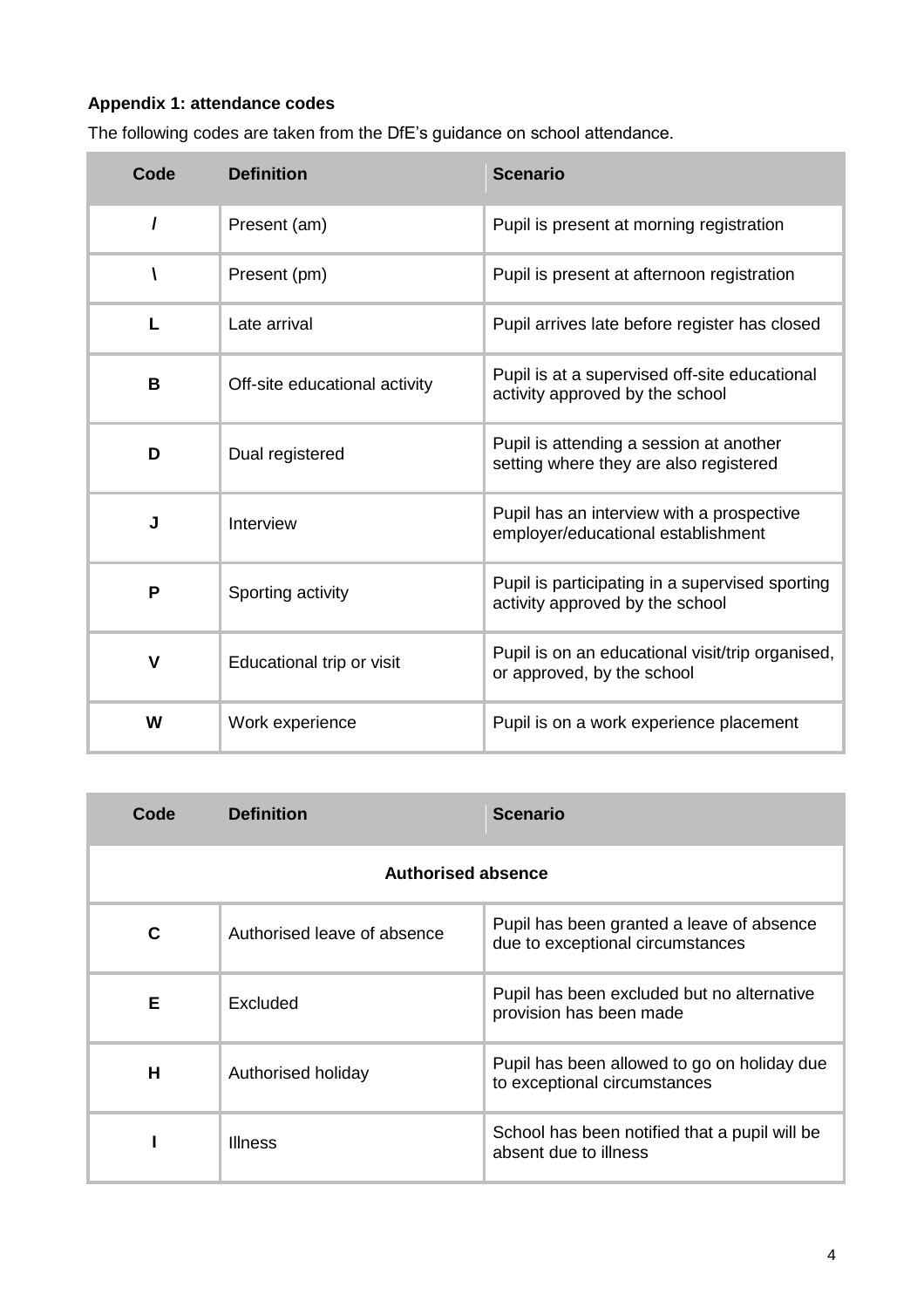| M                           | Medical/dental appointment           | Pupil is at a medical or dental appointment                                                                                                                                                                   |
|-----------------------------|--------------------------------------|---------------------------------------------------------------------------------------------------------------------------------------------------------------------------------------------------------------|
| R                           | Religious observance                 | Pupil is taking part in a day of religious<br>observance                                                                                                                                                      |
| S                           | Study leave                          | Year 11 pupil is on study leave during their<br>public examinations                                                                                                                                           |
| Т                           | Gypsy, Roma and Traveller<br>absence | Pupil from a Traveller community is<br>travelling, as agreed with the school                                                                                                                                  |
| <b>Unauthorised absence</b> |                                      |                                                                                                                                                                                                               |
| G                           | Unauthorised holiday                 | Pupil is on a holiday that was not approved<br>by the school                                                                                                                                                  |
| N                           | Reason not provided                  | Pupil is absent for an unknown reason (this<br>code should be amended when the reason<br>emerges, or replaced with code O if no<br>reason for absence has been provided after<br>a reasonable amount of time) |
| O                           | Unauthorised absence                 | School is not satisfied with reason for pupil's<br>absence                                                                                                                                                    |
| U                           | Arrival after registration           | Pupil arrived at school after the register<br>closed                                                                                                                                                          |

| Code | <b>Definition</b>                                    | <b>Scenario</b>                                                                                                              |
|------|------------------------------------------------------|------------------------------------------------------------------------------------------------------------------------------|
| X    | Not required to be in school                         | Pupil of non-compulsory school age is not<br>required to attend                                                              |
| Y    | Unable to attend due to<br>exceptional circumstances | School site is closed, there is disruption to<br>travel as a result of a local/national<br>emergency, or pupil is in custody |
| Z    | Pupil not on admission register                      | Register set up but pupil has not yet joined<br>the school                                                                   |
| #    | Planned school closure                               | Whole or partial school closure due to half-<br>term/bank holiday/INSET day                                                  |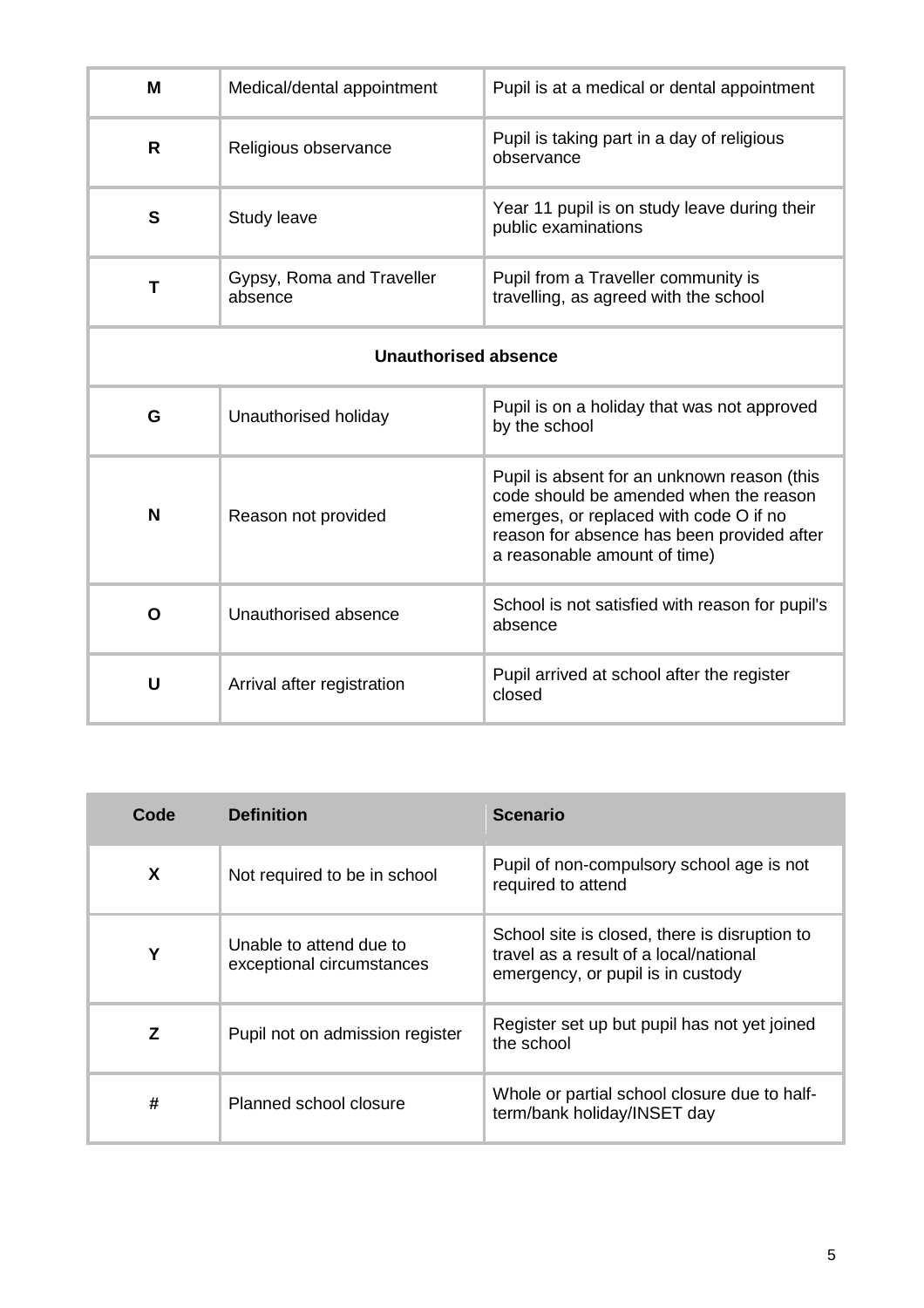# **Pupils New to the School**

- Once a pupil is allocated a place (whether new intake or in-year admission) the school will take responsibility to find out where the pupil is if s/he fails to attend on the agreed start date
- Any pupil failing to attend on the agreed start date will be admitted to the school roll and must be listed on the admissions and attendance register
- The school will follow the guidelines listed below to establish the reason for absence and mark the register as an unauthorised attendance
- The school will update its SIMS systems with all new expected admissions
- The school will notify the local authority within five days of any in-year applications and the outcome of these applications
- If a child arrives in school with an unknown previous school, the Core Data Team will be contacted to enable them to carry out a DfE School to School check

# **Pupils on Roll**

- The quidelines set out in this document will be followed from the first day of a child's unexplained absence from school
- When a parent informs the school that a pupil will be living at another address, the school will record the full name of the parent with whom the child will live, the new address and the date on which the child will start living at the address
- A pupil on roll who has no known address and is not attending school may be treated as missing from education
- A pupil who has been excluded with no new school place or provision may be treated as missing from education

# **Pupils Leaving the School**

- Common Transfer Files will be sent to the child's new school within 15 school days of the child's last day as a registered pupil
- The name of the new school and the date on which the child is due to start attending the new school will be recorded on the admission register
- When a child leaves the school and no destination is known, a file should be generated for the pupil and the destination shown as LA number XXX and school number XXXX (DfE school2school database)
- When a child leaves the school and the destination is outside the maintained sector in England and Wales, a file should be generated for the pupil and the destination shown as LA number MMM and school number MMMM (DfE school2school database)
- The school will ask for and keep written confirmation from the parents of children who are moving abroad and will ask for contact details (personal address and telephone number and new school address etc). The school will request confirmation of the child's attendance at the new school; if this is not forthcoming within 12 weeks, the child should be treated as missing from education.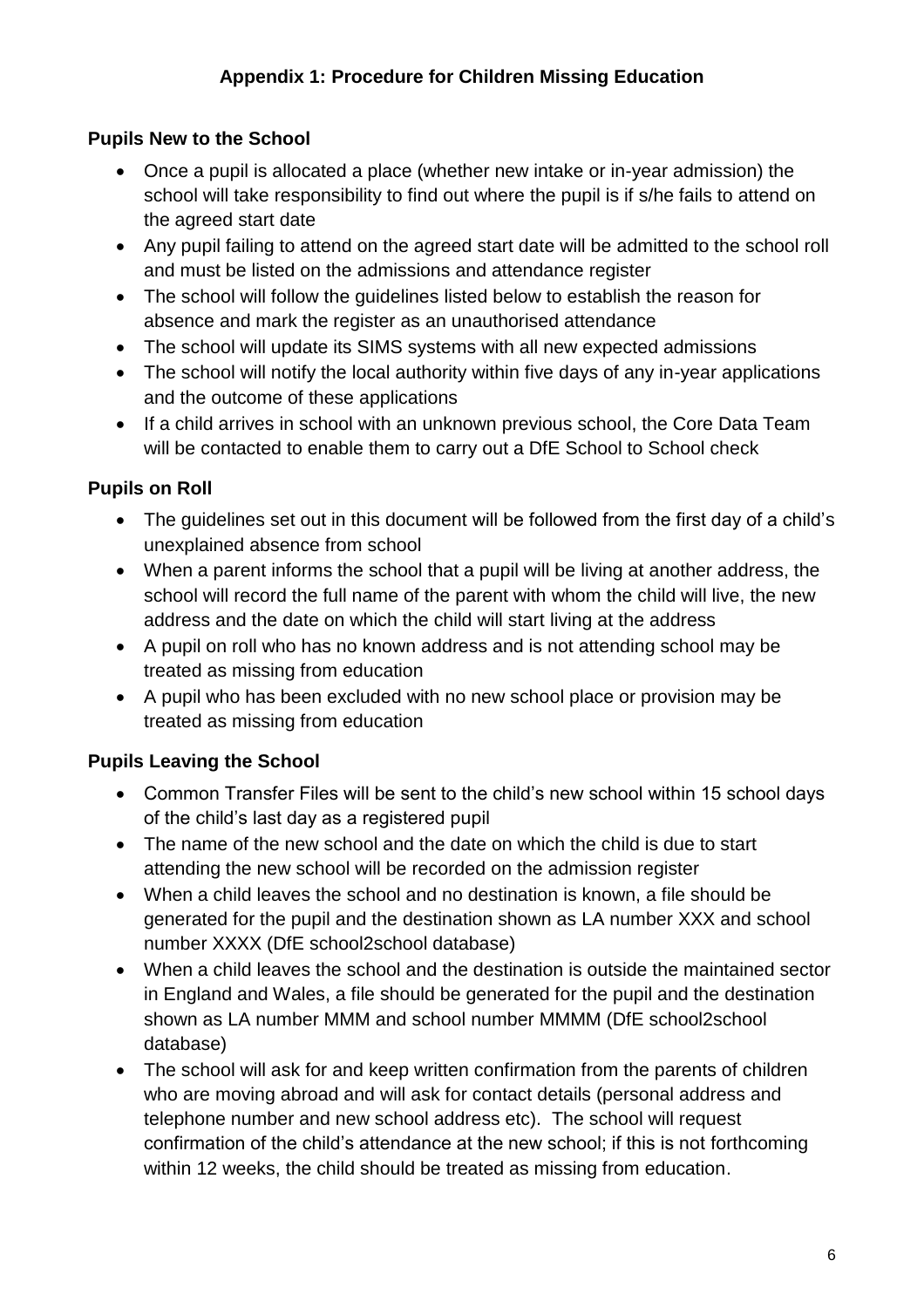## **Guidelines for when a child is absent from school**

- 1. School office will check no message has been received via teachers on Dojo as soon as absence is noted as unaccounted for
- 2. School to call all known contacts on the first day of the child's absence as soon as is practically possible
- 3. At the same time as above, school office will speak with other family members at the school
- 4. If child still unaccounted for and by 10am, school office will speak to staff at siblings' schools if known
- 5. If no satisfactory reason secured, a senior member of school staff will visit child's home address as soon as possible but by 11am, repeatedly if necessary and may inform the police and social services at this point
- 6. Within ten days of the child's first absence from school, but sooner if it is deemed for the child's safety, the school must treat the child as potentially missing from education and inform the Local Authority

# **Guidelines for Child Missing while in the Care of School**

St Francis' Catholic Primary School takes the safety of children very seriously and will take every precaution necessary to ensure that the children do not leave a session unaccompanied. Many of our school routines and procedures are in place to contribute to the prevention of a child going missing and to ensuring the safety and security of all children at all times. In the event of a member of staff not being able to account for a child's whereabouts, the following action will be taken:

# **Stage One - Search systematically**

• All available staff to immediately check toilets, shared areas, rooms and playground to ensure the child is not hiding or locked in anywhere

• One member of staff to immediately inform school office / Headteacher or member of staff in charge and check whether the child is legitimately off-site, has been signed out for an external appointment or has an internal appointment with a visiting professional. One member of the office staff will manage the school gates and ensure phones are answered.

• Staff will ensure that all other pupils are kept safe and closely supervised throughout incident and that no other pupils are missing.

Consideration will then be given as to whether the search should be extended beyond the school buildings and grounds. This decision will be based on staff knowledge of the child and levels of risk and on what action is in the child's best interests. The most senior member of staff in the school will be responsible for this decision.

# **Stage Two**

• After stage one is completed without resolution (no more than 10 minutes), school office staff will contact the police and parents/carers with parental responsibility. Every unsuccessful attempt to make contact with the parents will be recorded alongside the time the call was made.

At this point, school will support the police who will now lead the response to this incident. The Headteacher or most senior member of staff available will liaise with emergency services and parents/carers.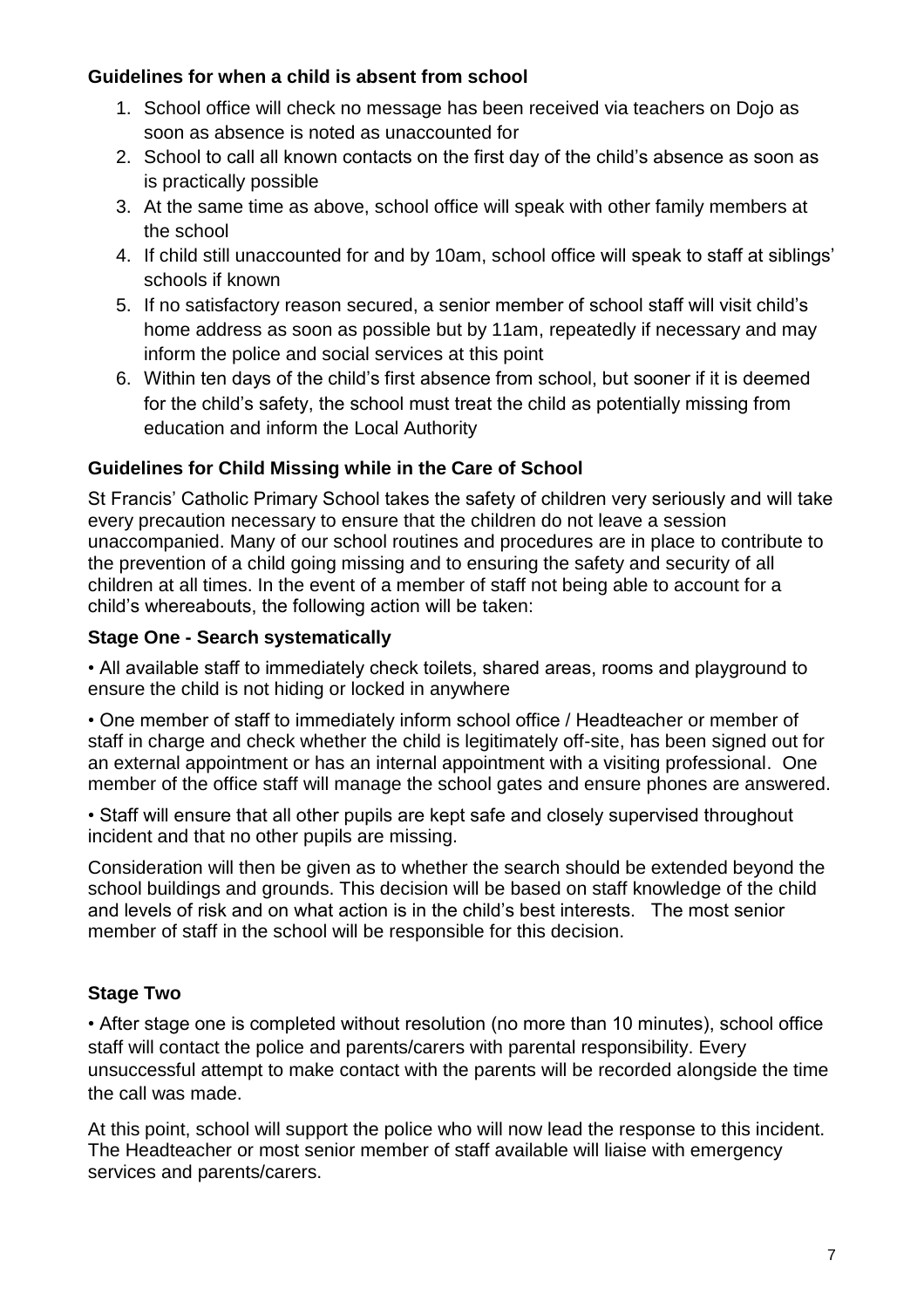# **Stage Three**

• The Headteacher should communicate the incident to the Chair of Governors

• A written record of the incident and any action taken should be made as soon after the incident as practicable and placed in the pupil's confidential record

 Appropriate discussions, review of the incident and any consequences to the child will be carried out in a calm manner and environment as soon as possible after the event

• The Senior Management Team should conduct an internal investigation to establish how the situation occurred, how effective was the response and whether action could be taken to ensure it does not happen again.

# **Procedures for children who abscond from school**

We actively work to provide a secure, safe environment, a school where children want to come to enjoy learning with others as part of a caring community. Although incidents of pupils absconding are rare, these procedures are in place to ensure we are ready to deal with this eventuality should it occur.

Our first aim must always be to do what we can to keep the child and other children safe and not exacerbate any difficult situations. We recognise that children who abscond are in need of our help and reassurance, and we expect vulnerable children to be treated calmly and respectfully by staff and with understanding of the potential causes of the need to abscond. Staff are not expected to put themselves at risk or in danger of potential injury or harm. Staff are not expected to physically restrain children.

To abscond is to 'leave without permission' Under Section 3 of the Health and Safety at Work Act, 1974 and in Common Law, schools and other education settings owe a duty of care towards their pupils. This duty of care requires that all reasonable steps are taken to ensure that pupils are safe and remain within the care of the school at all times throughout the school day and during school led activities. Although some of the perimeter of the site is fenced and the main entrances have electronic release systems, we recognise that it is possible to circumvent these barriers.

The Procedure is as Follows:

- 1. Follow stages 1, 2 and 3 as above for all children missing when in the care of school
- 2. Once the child is back in school, the most senior member of staff will decide what action needs to be taken. This will largely depend on the individual child and his / her situation but might include consequences, discussion with parents, referral to the SENDCo or to an outside agency.

Procedure in the event of a decision to follow the child:

- Staff will be directed by the head teacher
- Any staff member leaving the school site will take a mobile phone with a number known to the school
- Staff are to follow the child calmly at a reasonable distance. There must be no sense of chase or panic